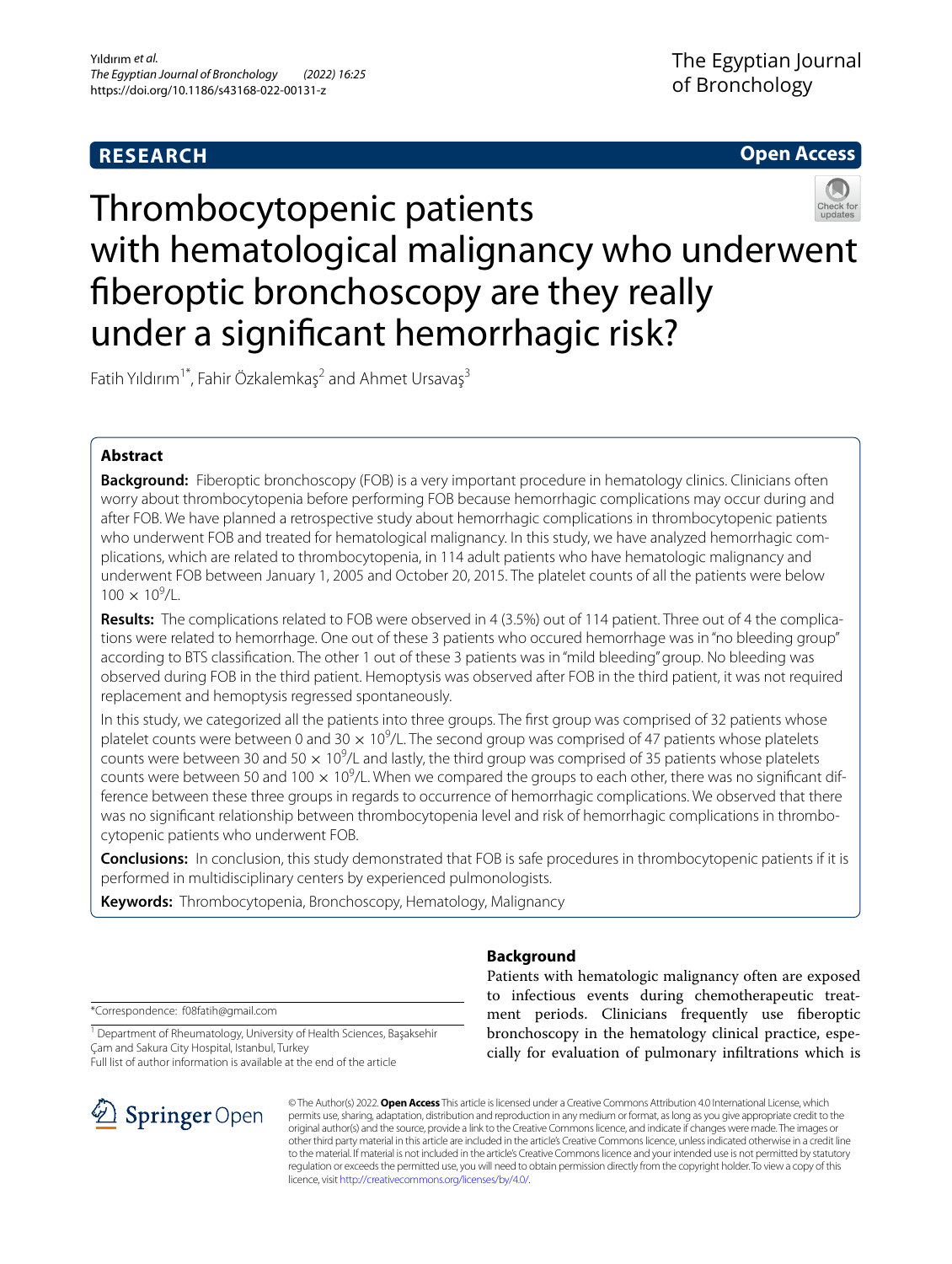detected by imaging methods. This methods have more importance especially during high-risk febrile neutropenia management. In addition, these patients generally have poor prognosis, they are often hypoxic and severely thrombocytopenic. Therefore, these conditions limit bronchoscopic techniques in these patients [\[1](#page-5-0)[–5](#page-5-1)]. Thrombocytopenic patients who underwent FOB have risk of hemorrhagic complication and it is important for clinicians  $[6–8]$  $[6–8]$ . There is no international consensus on how to manage thrombocytopenic patients who the candidate FOB. Platelet counts which are safe for bronchoscopic techniques in thrombocytopenic patients are diferential according to clinicians' own experiences or experts' opinions. This situation also occurs in different guidelines. To give an example, according to the British Thoracic Society (BTS), Platelet counts which are safe for bronchoscopy are  $20 \times 10^9$ /L. On the contrary, the safe platelet counts are  $50 \times 10^9$ /L according to the American Society of Clinical Oncology [\[9](#page-5-4), [10\]](#page-5-5). In addition to that, the circulating platelet counts and platelet function abnormalities also are reason in the development of hemorrhagic complications. Drugs, uremia, paraproteinemia, and myeloproliferative diseases are the most common causes of secondary platelet dysfunctions. Primary thrombocyte dysfunctions are often related to hereditary origin [\[11](#page-5-6)]. Patients with hematological malignancy who candidate for FOB often have more comorbidities. These patients are exposed to a lot of drugs. For all these reasons, the management of these patients are very difficult. When we analyzed the current data as a whole, it seems that there are not enough studies on the management of thrombocytopenic patients who candidates for FOB. To get a consensus on this issues, prospective studies that include a large number of patients are needed. In this study, we investigated the hemorrhagic complications of thrombocytopenic patients who were treated for hematological malignancy and underwent FOB.

#### **Methods**

In the beginning, we determined 150 patients with hematological malignancy who underwent FOB, between 2005 and 2015 retrospectively. However, we excluded 36 of these patients because their platelet counts were above  $100 \times 10^9$ /L. Inclusion criteria were defined as being older than 18 years of age, having a hematological malignancy (may be of lymphoid or myeloid origin), having a platelet count below  $100 \times 10^9$ /L, and having history of bronchoscopic procedure in our center. Exclusion criteria were defned as having thrombocytopenia due to Disseminated İntravascular Coagulation (DIC) and having history of using anti-platelet drugs (acetylsalicylic acid, clopidogrel etc.) within 5 days before bronchoscopy. The patients were not investigated for the detection of

diseases causing primary platelet dysfunction. The presence of diseases that may cause bleeding diathesis other than disseminated ıntravascular coagulation (liver disease, uremia etc.) were not included in the exclusion criteria. FOB had performed to all patients in the bronchoscopy unit by pulmonologists. The pulmonologists had used the 11001BN1 KARL STORZ Flexible Bronchoscope (Tuttlingen, Germany) and the PENTAX FB-15P Fiber Optic Bronchoscope (France) on the patients included in the study for bronchoscopic procedures. Bronchoscopy team was composed of a pulmonologist, a chest disease resercher and a bronchoscopy unit nurse. Patients' vital parameters had been recorded by the bronchoscopy team. We evaluated patients fles retrospectively, and we recorded necessary data (prothrombin time, active partial thromboplastin time, INR value, blood count, blood urea level before bronchoscpy, type of bronchoscopic procedure, complications occurring during the procedure, need of blood product of patients with hemorrhagic complications). We classifed the patients who developed hemorrhagic complications during FOB according to the BTS (British Thoracic Society) classifcation. IBM SPSS Statistics 22 package program was used for statistical analysis. Categorical variables were shown as "n" and percentage values. Fisher's exact test, chi-square test, and Fisher-Freeman-Halton test were used for comparisons. The conformity of the data to the normal distribution was determined by the Shapiro-Wilk test. Variables that did not ft the normal distribution were shown as median (minimum–maximum) values. The Mann-Whitney *U* test was used to compare these variables between the two groups. Finding "*p* < 0.05" was considered statistically significant. The research institute's committee approved study protocol on human research. There were not ethical conflicts to disclose between authors.

### **Results**

In this study, platelet counts of all patients were below  $100 \times 10^9$ /L. 30 (26.3%) out of 114 patients were female and rest of the patients, which is 84 (73.7%), were male. The median age of the patients were  $48$  (18–67) years. The indications of FOB were isolated hemoptysis in 1 case, pulmonary infltrates in 110 cases, and pulmonary infltrates accompanying hemoptysis in 3 cases. One hundred one (89%) of the patients were febrile neutropenic. The median period of febrile neutropenia was  $11$  (3–36) days in febrile neutropenic patients. The mean platelet counts of the patients were 46.1 ( $\pm$  21.1)  $\times$  10<sup>9</sup>/L, and the median platelet counts were  $46.6$  (4–90)  $\times$  10<sup>9</sup>/L before performing the FOB. Since the vast majority of patients were febrile, septic, and receiving cytotoxic chemotherapy; thrombocyte transfusions had been performed to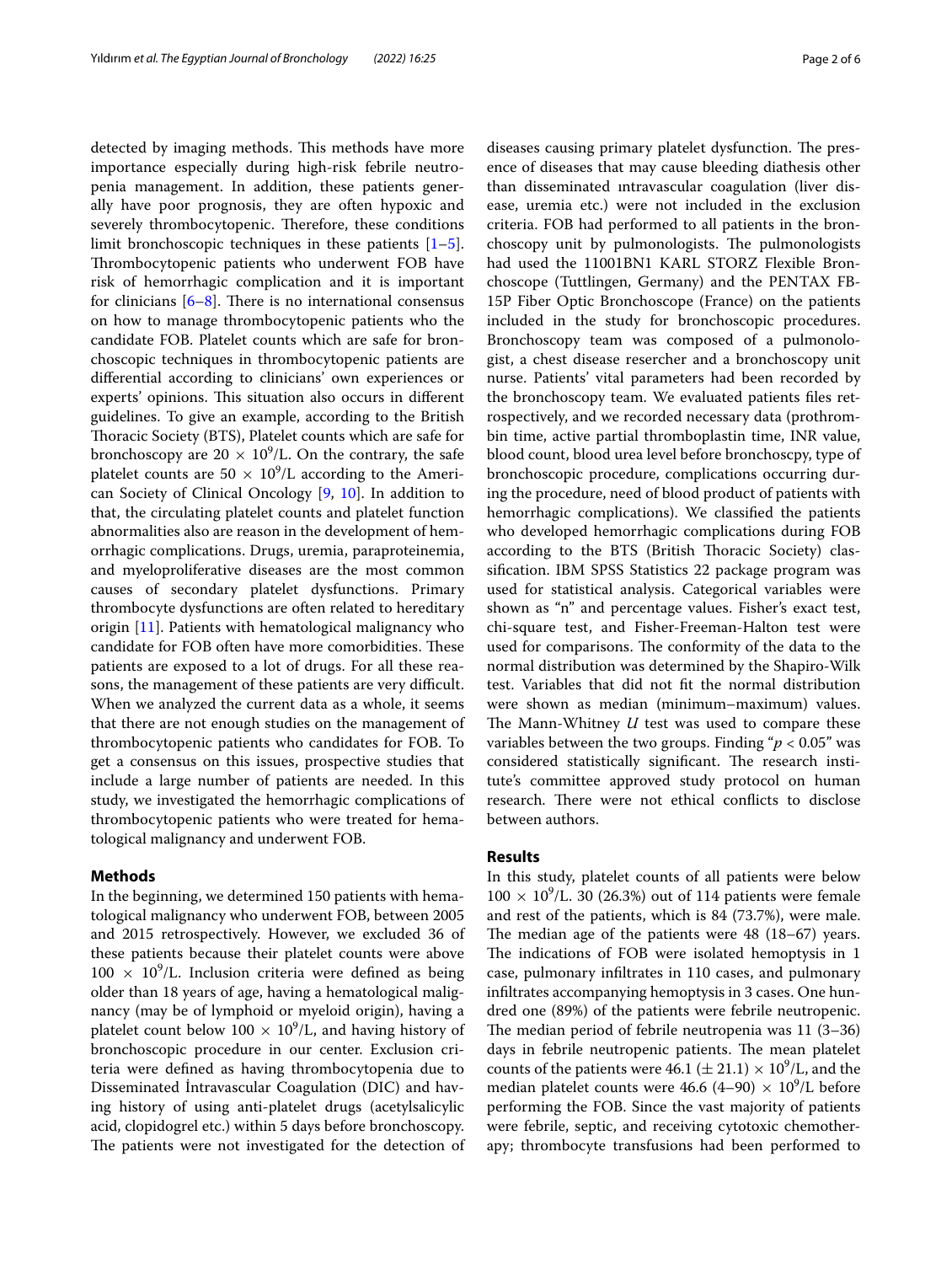the patients whose are platelet counts below  $50 \times 10^9$ /L one day before the procedure. 86 (75%) of the patients had been administered platelet transfusion before the procedure. We seperated into groups to the patients in terms of the input platelet counts, bronchoscopic techniques, complications, PT (prothrombin time), INR, and blood urea levels. The limit values of groups were 17 s for PT, 1.5 for INR, and 50 mg/dl for blood urea. Pulomonologists had performed only bronchoalveolar lavage to 106 patients; bronchoalveolar lavage and brush swab to 3 patients; bronchoalveolar lavage and mucosal biopsy to 4 patients; bronchoalveolar lavage, brush swab, and mucosal biopsy to 1 patient. Three  $(2.6%)$  of the complications were related to hemorrhage. Supraventricular tachycardia had developed in one (0.08%) of the patients. Hemorrhagic complications that developed during FOB were classifed according to the BTS (British Thoracic Society) bronchoscopy guideline. According to BTS, hemorrhagic complications during FOB are classifed into 4 groups: no bleeding (traces of blood with no need for continuous suctioning, bleeding stops spontaneously), mild bleeding (continued suctioning of blood from the airways, bleeding stops spontaneously), moderate bleeding (intubation of the biopsied segment with the bronchoscope into the wedge position, use of adrenaline or cold saline to stop bleeding), and severe bleeding (placement of bronchus blocker or catheter, applying fbrin sealant, resuscitation, blood transfusion, admission to critical care unit or death) [[12](#page-5-7)]. One of the patients who had developed hemorrhagic complications was in the no bleeding group based on BTS classifcation, 1 patient was in the mild bleeding group based on BTS classifcation. After the procedure, spontaneously regressed hemoptysis had been occurred in 1 patient. Bleeding complication had developed in 3.33% ( $n = 1$ ) of the women and in 2.8% ( $n = 2$ ) of men. There was no signifcant diference in the incidence of bleeding complications between women and men ( $p = 1000$ ). We seperated the patients into groups according to the input platelet counts. Platelet counts were  $30 \times 10^9$ /L in the first group,  $30-50 \times 10^9$ /L in the second group, and  $50-100 \times 10^9$ /L in the third group. There were bleeding complications in 1 (3.13%) out of the 32 patients in the frst group and in  $2(4.26%)$  out of the 47 patients in the third group. There was no signifcant diference between patients groups according to input platelet counts ( $p = 0.624$ ). There were bleeding complications in 1 (9.99%) out of the 11 patients whose PT value is above 17 s and in 2 (1.94%) out of the 103 patients whose PT value is below 17 s. There was no signifcant diference between patients whose PT value of  $> 17$  s and  $< 17$  s ( $p = 0.265$ ). There was bleeding complication in 1 (9.09%) out of the 11 patients whose INR value of 1.5 and above, and 2 (1.94%) out of 103 patients

whose an INR below 1.5. There was no significant difference between these two groups in terms of bleeding complications ( $p = 0.265$ ). We detected bleeding complications in 1 (9.09%) out of 11 patients whose blood urea levels above 50 mg/dl and 2(1.94%) out of 103 patients whose blood urea below 50 mg/dl. There was no signifcant diference between patients whose blood urea level > 50 mg/dl and < 50 mg/dl (*p* = 0.265). No other disease that could cause bleeding diathesis was detected in any of the patients with hemorrhagic complications in the study. We evaluated the all patients according to the type of performed procedure. There were bleeding complications in 3 (2.83%) out of the 106 patients who had undergone only bronchoalveolar lavage. The pulmologists had performed bronchoalveolar lavage and brush swab to 3 patients; bronchoalveolar lavage and mucosal biopsy to 4 patients; bronchoalveolar lavage, brush swab

and mucosal biopsy to 1 patient; there was no complication related to the procedure in these groups. There was no signifcant statistical diference between the patient groups according to the type of procedure ( $P = 0.257$ ). In addition to, we compared the patients in terms of age, febrile neutropenia duration. There was no significant statistical difference in between these groups. The statistical fndings were shown in Tables [1](#page-3-0) and [2.](#page-3-1)

#### **Discussion**

The importance of FOB has been increased in hematology clinical practice day by day [[13](#page-5-8)]. Clinicians must examine the respiratory system in the initial evaluation of febrile neutropenic patients and the clinicians frequently use diagnostic bronchoscopic techniques for patients who has febrile neutropenic and infltrations in the their lungs [[14](#page-5-9)]. FOB technics are composed of invasive and semi-invasive methods. Patients with hematological malignancy who is planned to perform FOB are often thrombocytopenic. This situation causes hesitation to clinicians in terms of hemorrhagic complications. Studies with large series had shown that the rate of hemorrhagic complication due to FOB in patients who had normal hemostasis was below 1% [[15,](#page-5-10) [16](#page-5-11)]. In 1985, Papin et al. had reported 24 patients who had platelet count were below  $60 \times 10^9$ /L and undergone transbronchial biopsy. They detected endobronchial hemorrhage in  $4(6.2\%)$ patients. The mean platelet counts of the patients who had developed hemorrhage were  $20.6 \times 10^9$ /L  $\pm$  10.8  $\times$  $10^9$ /L, and the mean platelet counts of the patients who had no hemorrhage were  $32.4 \times 10^9/\text{L} \pm 17.1 \times 10^9/\text{L}$ . There was no statistical significant difference  $[17]$  $[17]$ . In 1993, Weiss et al. had evaluated bone marrow transplant recipients who had undergone FOB during the peritransplant period. In this study, there were 66 patients who had been performed FOB and the researchers had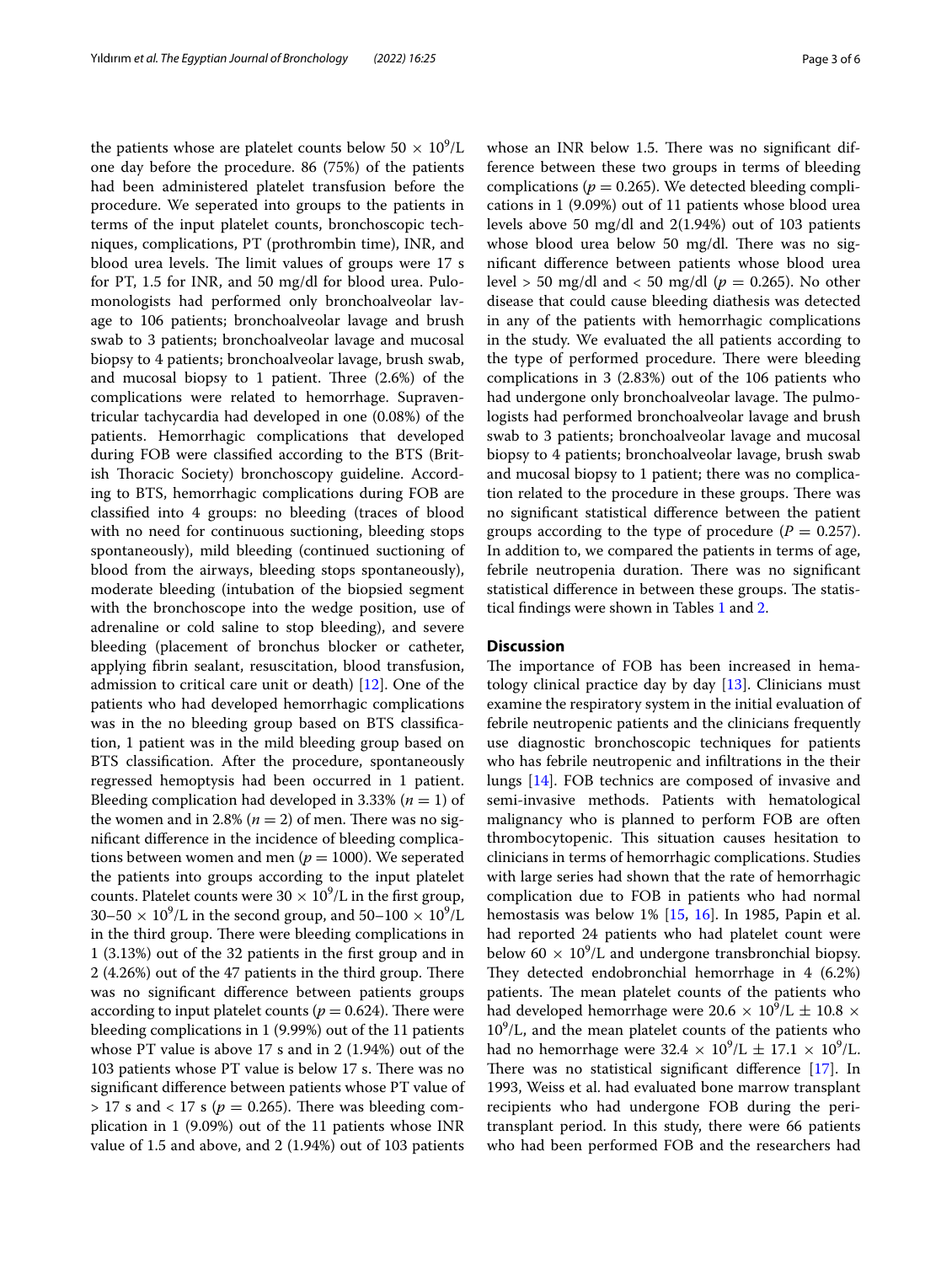## <span id="page-3-0"></span>**Table 1** Comparisons between various groups in terms of hemorrhagic complications

| Variable                                              | <b>Hemorrhagic complication</b><br>present | Hemorrhagic complication<br>nonpresent | p value |
|-------------------------------------------------------|--------------------------------------------|----------------------------------------|---------|
| Gender                                                |                                            |                                        |         |
| Female                                                | 1(3.33)                                    | 29 (96.67)                             | 1000    |
| Male                                                  | 2(2.38)                                    | 82 (97.62)                             |         |
| Immunosuppressive therapy                             |                                            |                                        |         |
| Receive                                               | 3(2.86)                                    | 102 (97.14)                            | 1000    |
| Not receive                                           | 0(0.00)                                    | 9(100.00)                              |         |
| Indication of bronchoscopy                            |                                            |                                        |         |
| Pulmonary infiltrates                                 | 3(2.73)                                    | 107 (97.27)                            | 1000    |
| linfiltrates and hemoptysis                           | 0(0.00)                                    | 3(100.00)                              |         |
| Hemoptysis                                            | 0(0.00)                                    | 1(100.00)                              |         |
| Platelet replacement                                  |                                            |                                        |         |
| Yes                                                   | 3(3.49)                                    | 83 (96.51)                             | 1000    |
| <b>No</b>                                             | 0(0.00)                                    | 28 (100.00)                            |         |
| Group according to platelet count                     |                                            |                                        |         |
| Platelet count 0-30 K/mm <sup>3</sup>                 | 1(3.13)                                    | 31 (96.88)                             | 0.624   |
| platelet count 30-50 K/mm <sup>3</sup>                | 0(0.00)                                    | 35 (100.00)                            |         |
| platelet count 50-100 K/mm <sup>3</sup>               | 2(4.26)                                    | 45 (95.74)                             |         |
| PT (second)                                           |                                            |                                        |         |
| PT > 17                                               | 1(9.09)                                    | 10 (90.91)                             | 0.265   |
| PT < 17                                               | 2(1.94)                                    | 101 (98.06)                            |         |
| <b>INR</b>                                            |                                            |                                        |         |
| INR > 1.5                                             | 1(9.09)                                    | 10 (90.91)                             | 0.265   |
| INR < 1.5                                             | 2(1.94)                                    | 101 (98.06)                            |         |
| Urea (mg/dl)                                          |                                            |                                        |         |
| Blood urea $>$ 50                                     | 1(9.09)                                    | 10 (90.91)                             | 0.265   |
| Blood urea $< 50$                                     | 2(1.94)                                    | 101 (98.06)                            |         |
| Intervention type                                     |                                            |                                        |         |
| Only Bronchoalveolar lavage                           | 3(2,83)                                    | 103 (97.17)                            | 0.257   |
| Bronchoalveolar lavage and brush swab                 | 0(0.00)                                    | 3(100.00)                              |         |
| Bronchoalveolar lavage and mucosal biopsy             | 0(0.00)                                    | 4 (100.00)                             |         |
| Bronchoalveolar lavage, brush swab and mucosal biopsy | 0(0.00)                                    | 1(100.00)                              |         |
| BTS classification group                              |                                            |                                        |         |
| No evidence of bleeding                               | 0(0.00)                                    | 111 (100.00)                           | < 0.001 |
| No bleeding                                           | 1(100.00)                                  | 0(0.00)                                |         |
| Mild bleeding                                         | 1(100.00)                                  | 0(0.00)                                |         |

<span id="page-3-1"></span>**Table 2** Comparison of various groups in terms of hemorrhagic complications

| Variable                                             | Hemorrhagic complication<br>present | Hemorrhagic complication non-<br>present | p value |
|------------------------------------------------------|-------------------------------------|------------------------------------------|---------|
| Age                                                  | $55(47-58)$                         | 48 (18-67)                               | 0.295   |
| Febrile neutropenia duration (days)                  | $8.5(7-10)$                         | $11(3-36)$                               | 0.381   |
| Processing input platelet count (k/mm <sup>3</sup> ) | $51(23-60)$                         | $46.60(5 - 91.6)$                        | 0.920   |
| PT value before intervention (second)                | $13(13-31)$                         | $13(9.7 - 24.7)$                         | 0.356   |
| INR value before intervention                        | $1.3(1.3-2.6)$                      | $1.2(0.8 - 2.08)$                        | 0.099   |
| Blood urea value before intervention (mg/dl)         | $20(18-59)$                         | $27(5 - 110)$                            | 0.907   |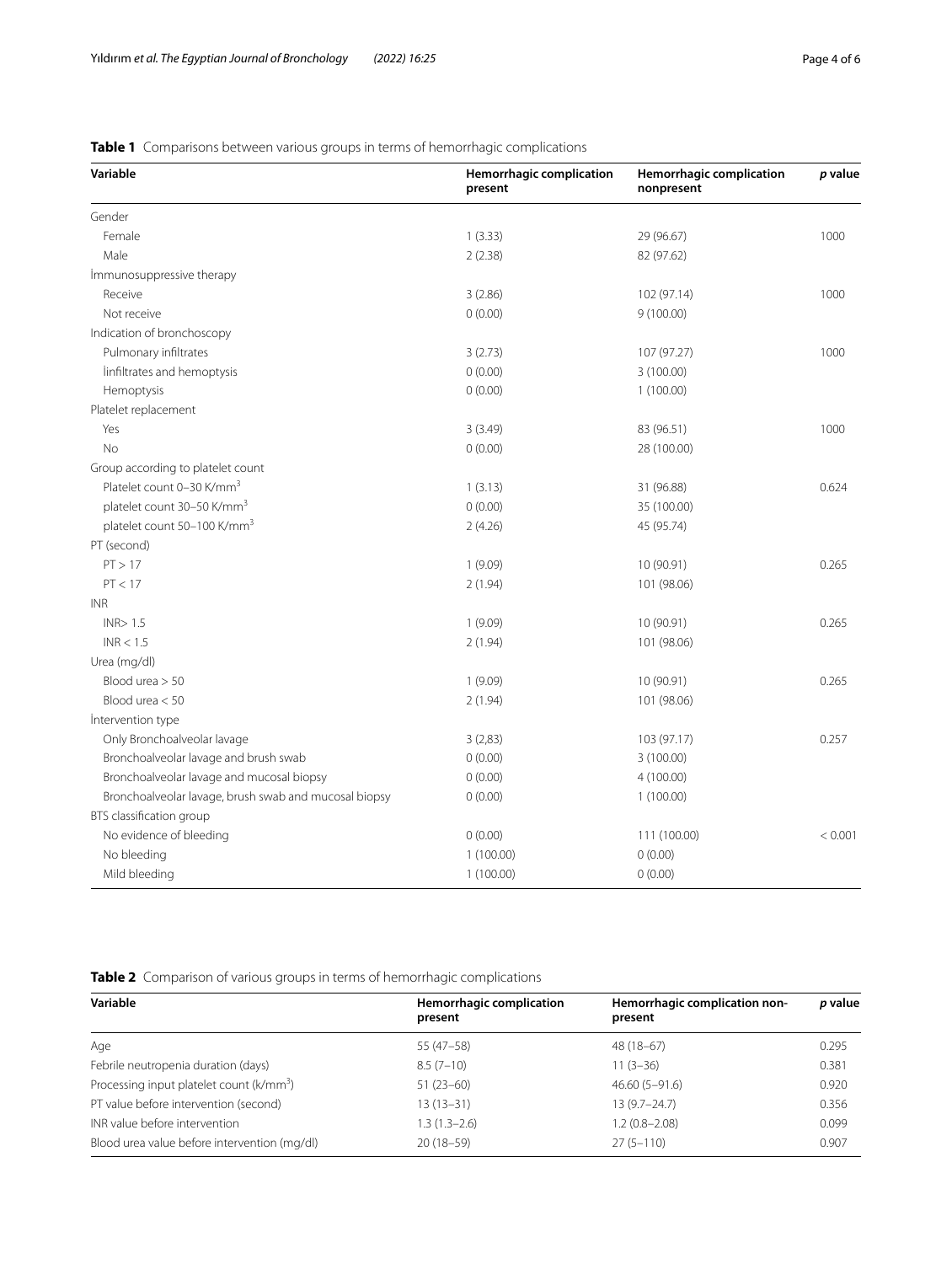determined the thrombocytopenia threshold as 100 ×  $10^9$ /L for these patients. There were hemorrhagic complications in 6 out of 58 patients with platelet counts <  $100 \times 10^9$ /L. Out of these 6 patients who developed complications, 4 of them had epistaxis and 2 of them had hemoptysis. In this study, there was no evidence that Fob procedures had increased endobronchial haemorrhage in thrombocytopenic patients [\[18\]](#page-5-13). In 2015, Nandagopal et al. had published the results of a study. They had shared data of 150 thrombocytopenic patients who had undergone FOB. They had included 117 patients who had followed up for malignancy in the study. The platelet counts of the patients were below  $100 \times 10^9$ /L. There were FOB-related hemorrhagic complications in 10 patients (%6). Nine patients were in the no bleeding group and 1 patient was in the mild bleeding group according to the BTS classification. The statistical data had revealed that bleeding after FOB was not related to platelet counts in this study [[19](#page-5-14)]. In our study, we detected FOB-related bleeding fndings in 3 out of 114 patients (2.6%). One patient was in the mild bleeding group according to the BTS classifcation, and one patient was in the no bleeding group. In one patient, there was mild hemoptysis related to FOB and it regressed after the FOB spontaneously. Need of blood product replacement was not developed. We separated the patients into three groups in terms of input platelet counts before FOB and compared these groups in terms of hemorrhagic complication rates. In frst group, there were 32 patients whose platelet counts were between 0 and  $30 \times 10^9$ /L. In the second group, there were 47 patients whose platelet counts were  $30-50 \times 10^9$ /L, and lastly there were 35 patients whose platelet counts were  $50-100 \times 10^9$ /L. There was no signifcant diference between these groups in terms of hemorrhagic complications. When we analyzed the patients who underwent FOB, there was no signifcant correlation between the degree of thrombocytopenia and the risk of hemorrhagic complications. Also, we compared the patients according to prothrombin time, INR value, blood urea level, and bronchoscopic procedures (bronchoalveolar lavage, brush swab, mucosal biopsy with forceps). There was no statistically significant difference between the groups in terms of hemorrhagic complications. The results of our study were similar to the previous studies. However, when we compared with old studies, our study was especially important in terms of the patients because the patients who included in this study were homogeneous.

Other important point related to this subject was the prophylactic thrombocyte replacement threshold before FOB. In our study, clinicians had performed prophylactic platelet transfusions to some patients whose platelet counts were below  $50 \times 10^9$ /L. The reasons of transfusions were that patients were febrile and aplasic. The most important limitation of this study is that prophylactic platelet transfusions were performed to some of the patients before the procedure. The obtained data in our study showed that there was no signifcant difference between thrombocytopenia degree and hemorrhagic complication rate. Up to date, there is no international threshold value which is agreed upon for prophylactic platelet replacement. In diferent centers, clinicians regard the recommendations of various guides and experts' opinions. To clarify this issue, there are needed prospective studies whose include large number patients. As a result, if FOB is performed in multidisciplinary centers by experts, it is safe procedure in terms of hemorrhagic complications in thrombocytopenic patients whose follow up due to hematological malignant disease.

#### **Abbreviations**

FOB: Fiberoptic bronchoscopy; BTS: British Thoracic Society; INR: International normalized ratio.

#### **Acknowledgements** Not applicable.

#### **Authors' contributions**

FY has full access to the data, take responsibility for their integrity, and has the fnal responsibility for the decision to submit the paper for publication. All authors are responsible for the study concept and design, analysis or interpretation of data, drafting of the manuscript, and manuscript revision. All authors read and approved the fnal manuscript.

#### **Funding**

No funds were used for the study.

#### **Availability of data and materials**

The datasets generated during and/or analysed during the current study are available from the corresponding author on reasonable request.

#### **Declarations**

#### **Ethics approval and consent to participate**

This study was planned in accordance with the Helsinki Declaration decisions, patient rights regulation and ethical rules. After the approval of Uludag University Faculty Of Medicine Clinical Research Ethics Committee with the decision dated 03 November 2015 and numbered 2015-19/20, the research was started.

#### **Consent for publication**

This article does not contain including individual details, images, or videos. All authors agree on the publication permission and declare it.

#### **Competing interests**

The authors declare that they have no competing interests.

#### **Author details**

<sup>1</sup> Department of Rheumatology, University of Health Sciences, Başaksehir Çam and Sakura City Hospital, Istanbul, Turkey. <sup>2</sup> Department of Hematology, Uludag University, Uludag University Faculty of Medicine, Bursa, Turkey. <sup>3</sup> Department of Pulmonary Diseases and Tuberculosis, Uludag University, Uludag University Faculty of Medicine, Bursa, Turkey.